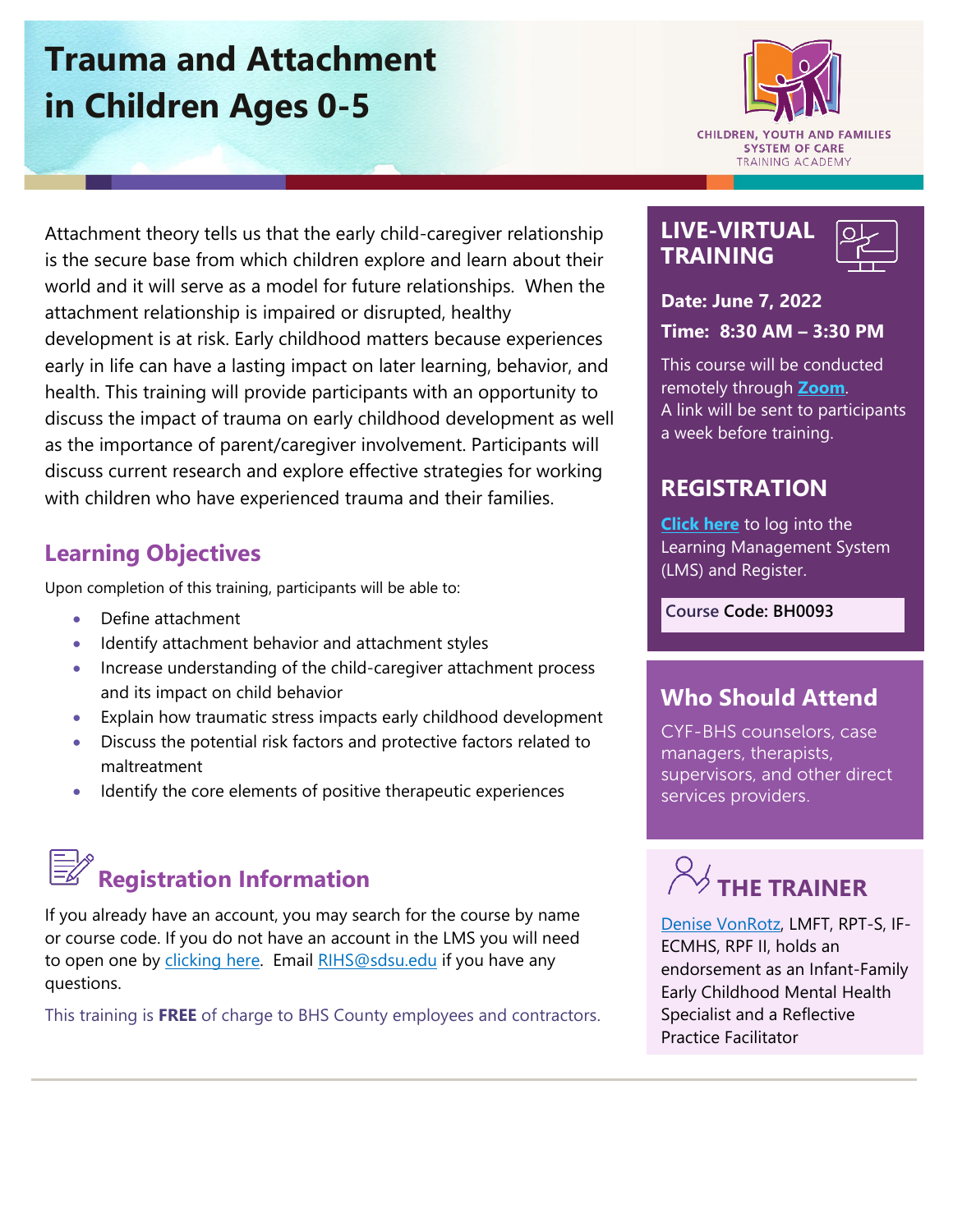**Thank you for your continued understanding about our need to put the safety of our staff, facilitators, and customers first.**

**Please review the COVID protocol for in-person trainings.**  [https://theacademy.sdsu.edu/a-message-to-our-stakeholders](https://theacademy.sdsu.edu/a-message-to-our-stakeholders-and-friends/)[and-friends/](https://theacademy.sdsu.edu/a-message-to-our-stakeholders-and-friends/)

**COVID Message and [In-person Training Protocol](https://theacademy.sdsu.edu/a-message-to-our-stakeholders-and-friends/)**

#### **ADA**

Please submit all requests for accommodations two weeks prior to the start of the training. The Academy for Professional Excellence is committed to creating an inclusive and welcoming environment that appreciates and builds on diversity. In accordance with the Americans with Disabilities Act (ADA) of 1990, and California Administrative Code Title 24, The Academy for Professional Excellence prohibits discrimination on the basis of a disability in employment, public services, transportation, public accommodations, and telecommunication services.

#### **Continuing Education**

This course meets the qualifications for **6** hour of continuing education credit for LMFTs, LCSWs, LPPCs and/or LEPs as required by the California Board of Behavioral Sciences. The Academy for Professional Excellence is approved by the California Association of Marriage and Family Therapists to sponsor continuing education for LMFTs, LCSWs, LPCCs and LEPs, Provider #91928. The Academy for Professional Excellence is approved by the California Board of Registered Nursing, Provider # BRN CEP10014; CCAPP-EI, Provider # 1S-98-398-0822, and CAADE Provider # CP40 906 CH 0323 for **6** contact hour/CEH. The Academy for Professional Excellence is approved by the American Psychological Association to sponsor continuing education for psychologists. The Academy for Professional Excellence maintains responsibility for this program and its content. CE certificates will be available for download 5 business days after course completion. Click here for information on how to [obtain CE Certificates.](https://theacademy.sdsu.edu/programs/rihs/rihs-faq/) Click here for the [CE Grievance Procedure.](https://drive.google.com/file/d/10H4zN0gLatK2hP5SJpe0HTZkZpYm8GRj/view)

*Responsive Integrated Health Solutions (RIHS) is a County of San Diego Behavioral Health contracted program of the Academy for Professional Excellence, and a project of San Diego State University School of Social Work.*





**We create experiences that transform the heart, mind, and practice.**

**Visit us at [theacademy.sdsu.edu.](https://theacademy.sdsu.edu/)**